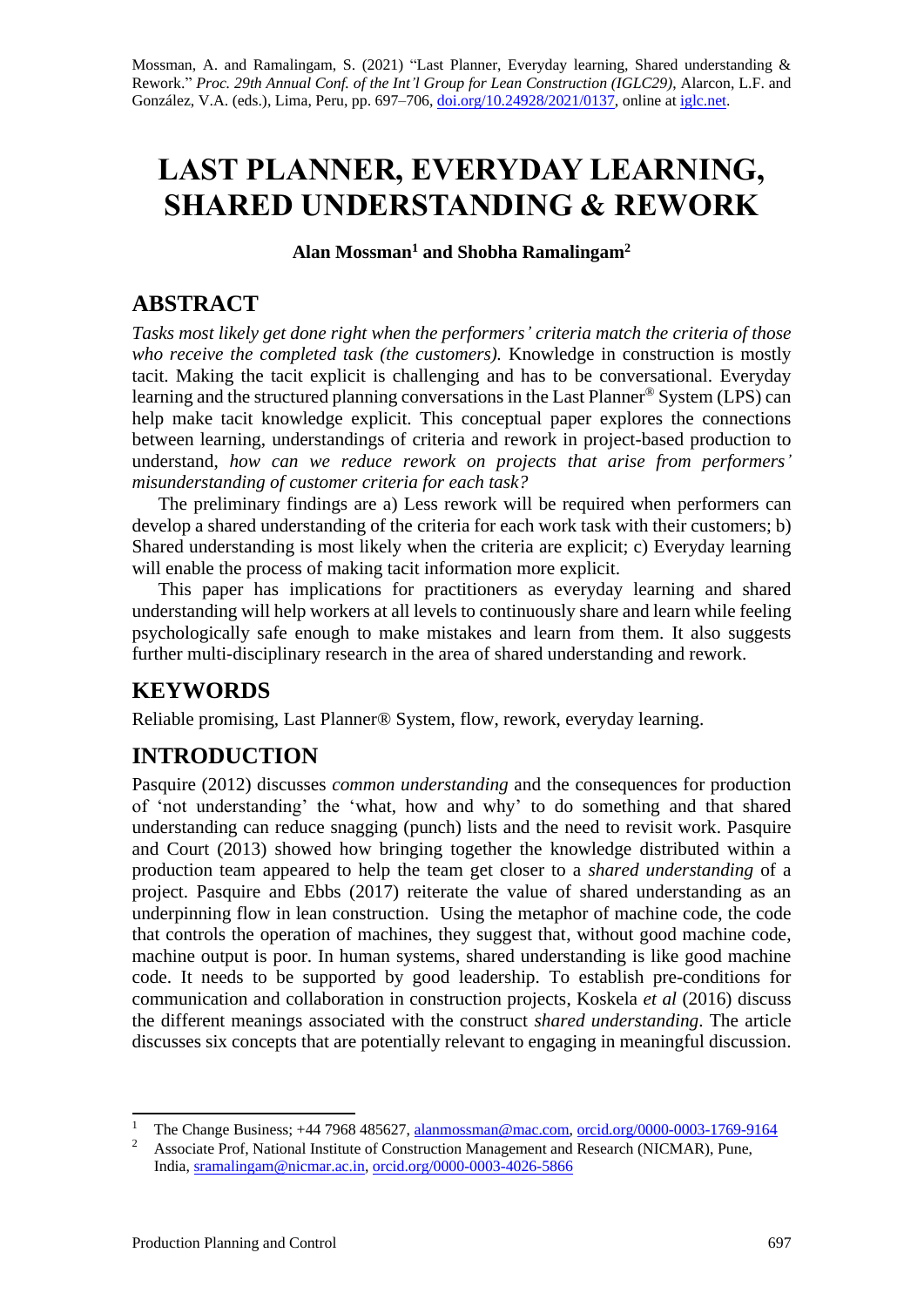Ideas discussed in these papers are relevant to creating *shared understanding* at task level e.g. situational awareness, standard method, common ground, the importance of paying attention to tacit knowledge and making it more explicit.

In construction projects, *rework* is a significant source of time and cost escalation. Studies suggest 5-10% of project cost is generally spent on rework (i.e. more than the project margin claimed by many lead constructors). Some researchers claim it is over 20% and some rework events are hidden and unreported (Love 2020).

Learning is the basis for improvement. When a mistake is made and learned, people are far less likely to make the same or a similar mistake again (Ferrada *et al.* 2016). Although she makes reference to *After Action Reviews* and similar micro-learning processes, Carrillo (2005), like Ferrada *et al,* writes about macro-level stage-gate or endof-project lessons-learned systems. The lessons that participants will admit to learning are those that are not too embarrassing and will not trigger a claim from another party. Episodic learning like this contributes little to developing a learning culture.

*Everyday learning* is the basis for everyday improvement. It leads to small improvements made every day or every week that change the way things are done for the rest of the project. When a mistake is made and learnt from, the chances of making the same mistake again are reduced. This fosters a learning culture in projects and embeds improvements are more likely to be carried over to future projects as ingrained habits. This led us to want to understand *what stops everyday learning in projects?*

Our literature review throws light on several enablers of learning: leadership, motivation, face-to-face interactions, individual/team/organizational learning; and on disablers such as: time pressure, distance, virtual interactions, lack of management support, cultural differences (Gil and Mataveli 2017, Ferrada *et al*. 2016). Project mood can either support or obstruct learning (Flores 2016). Thus there are multiple constructs to explore. Taking a systems perspective and aligning with the core lean goal of delivering *value*, one significant input is reliable promising — using the promise cycle and success criteria or Conditions of Satisfaction (CoS) (Flores 2013). The process of conversation is nonetheless beset with challenges such as the psychological safety needs of team members (Edmondson 1999) or making *tacit* project knowledge *explicit* (Nonaka 1994). Failure to understand customers' CoS may lead to rework and delay in projects (Ballard 2000; Chiu *et al* 2016). Intuitively, it is therefore intriguing to understand the connection between learning, shared understanding, the CoS and rework in project-based production. This paper thus explores this research question: *how can we reduce rework on projects that arise from misunderstanding the CoS?* through literary evidence and experiential insights in the subsequent sections.

### **METHOD**

This is a conceptual paper grounded in theory. Literary evidence is the basis for understanding real-life situations through inductive logic. The researchers' experiential knowledge and insights are an important part of the inquiry and critical to understanding the phenomenon (Sutton and Staw 1995). The focus is on complex interdependencies and system dynamics that cannot be reduced in any meaningful way to a few discrete variables or to linear, cause and effect relationships (Torraco 1997). Mindful of and attentive to system and situation dynamics, this study examines real-world situations as they naturally unfold with a focus on individuals, an organization, a community, or an entire culture. This method is the basis for understanding the connection between shared understanding, CoS and rework and also for future validation. To address the above research question,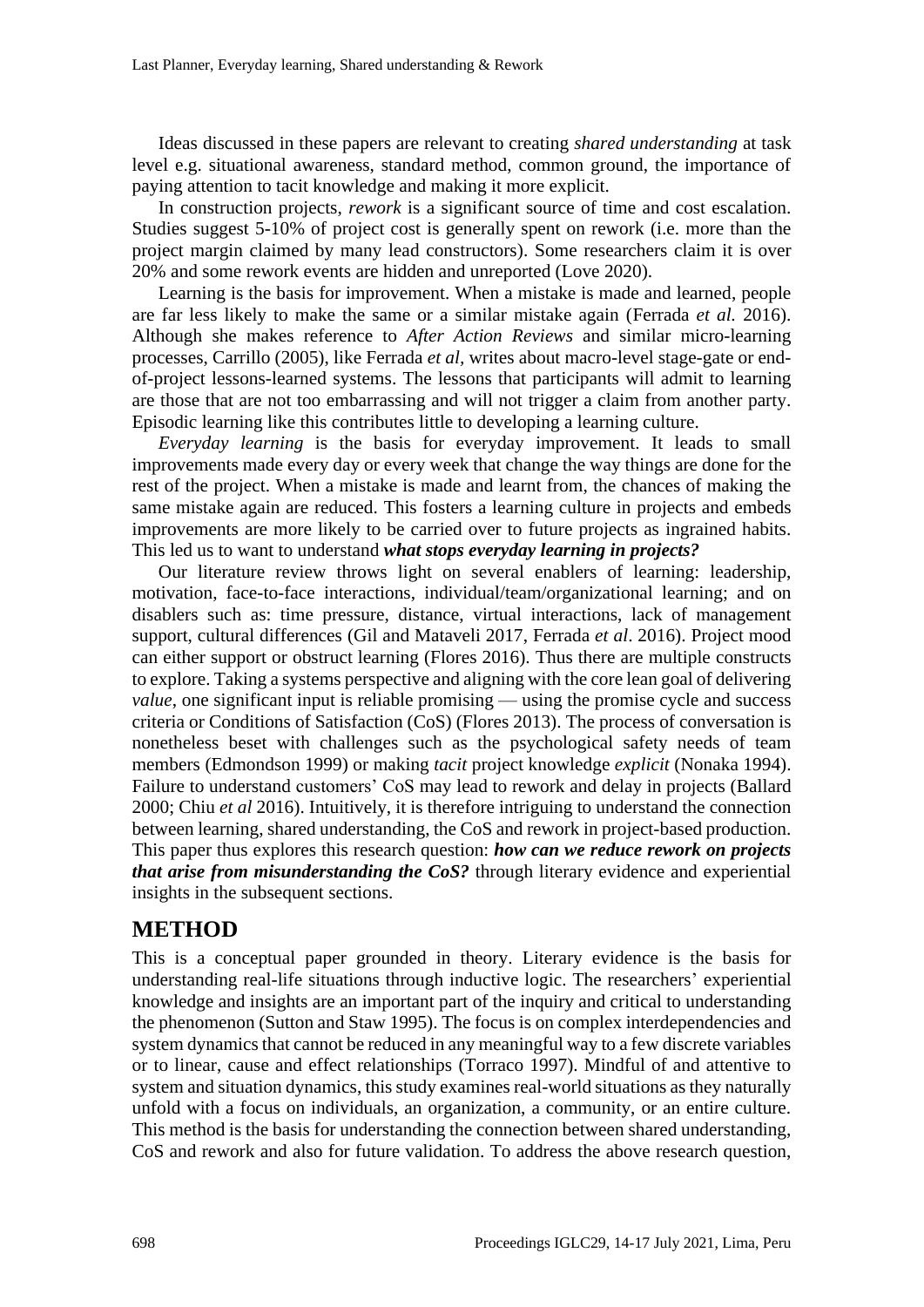theoretical insights from literature and experiential evidence are discussed below in the context of the construct 'understanding':

#### **'UNDERSTANDING'**

Taking a systems perspective, 'understanding' is explored in the following sequence: **1**. Focussing on the production, the promise cycle and the CoS as an *input* parameter for a shared understanding and learning in projects are investigated; **2**. Focussing on the *process*, the challenges in learning with respect to transferability of tacit knowledge and embedded psychological safety issues in teams are explored; **3**. Focussing on the *output*, the impact of poorly shared understanding that may lead to rework, added cost and delay in projects are highlighted and finally, **4**. The insights on shared understanding and rework are integrated for a comprehensive and holistic understanding.

# **1 'UNDERSTANDING' PRODUCTION AND THE CONDITIONS OF SATISFACTION**

Construction projects are a form of production. Production operations are broken down into discrete tasks. Tasks get done when they satisfy the requirements – the Conditions of Satisfaction (CoS) – of the customers for that task. S*ubsequent trades, designers, the lead constructor, end-users, permitting authorities* are all examples of customers for trade teams working on construction sites or in off-site fabrication shops. Customers provide critical inputs to the performers that increase the chances that the performers' outputs (decisions, designs, product) will be *right-first-time* and can be relied upon.

This means that there is a unique definition of value and unique CoS *for every task within a project* as well as for the project as a whole*.* Ideally each performer works with their unique CoS for each activity to:

- deliver the work safely and *right-first-time* meet the needs of the end-user or purchaser + authors of the directives and
- satisfy the next team(s)  $\&$ /or individual(s) that rely on the performer's output.

A successful handover requires the supplier to supply what the customer wants, when she wants it and how she wants it. In this context, effective project participants should understand their own needs and the needs of *all* their customers (for whom they provide inputs) and their suppliers, including designers (whose outputs they receive along with the CoS) (see Joseph Juran's triple role concept in Forbes and Ahmed 2010). *Smooth handovers* from one performer to another are critical to the success of a project, just as they are in a relay race. These handovers are often more than simple transmissions (or transitions). In athletics, those involved in a relay get to practice, review and improve over and over again. It is often the handover that makes, or breaks, a relay team. In projects, every handover is different and opportunities for rehearsal are limited.

*On traditional projects*, it is generally assumed that the instructions the workers are given are sufficient for them to understand what needs to be done. The problems of traditional construction project organisations have grown worse over the last 50 years as the construction sector has become ever more fragmented and worker employment more casualised (Green 2010). This has resulted (in UK, US, EU, India and elsewhere) in the use of workers who often don't share the language and culture of site and project managers. The results in linguistic, social, cultural and employment distance between crews and other project team members. This appears to reinforce site and project manager's tendency to *tell* workers what to do.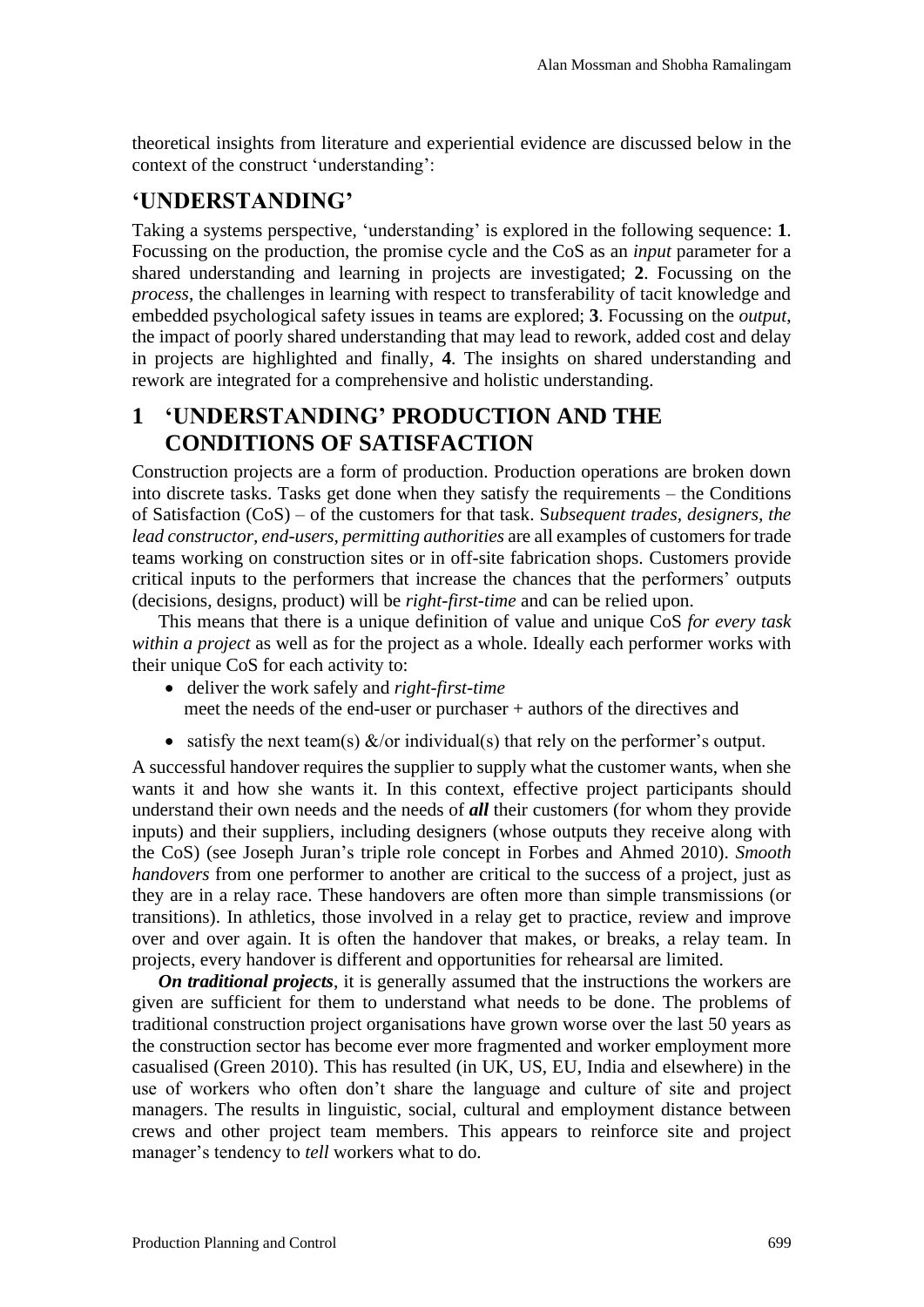*On lean projects* using the Last Planner System (LPS), work crew leaders decide for themselves what tasks they will do, when and how in ever increasing detail as the time to do a task gets closer. They use a series of structured planning conversations (Mossman 2020) with fellow crew leaders and site managers to do that. These conversations can help create shared understanding (Pasquire and Court 2013). Planning conversations in the 4-8 weeks before planned task delivery are particularly critical. Ramalingam and Mahalingam (2011) describe the role of *boundary spanners* who can facilitate conversations and the emergence of shared understanding.

#### **'UNDERSTANDING' THE PROMISE CYCLE**

The simplified promise cycle shown in Figure 1 is critical to all forms of production (Flores 2013). It is at the heart of LPS. The structured LPS conversations are designed to make it easy for team leaders to make reliable promises about the work that they and their teams will do in the next period.

Customers make a request of one or more potential performers. Here's an example: '*Hey Mum, can we go for a bike ride today?'* That's a request to one very special performer. If you are Mum, there may be other things you want to do today and that you expect your daughter to do, such as *tidying her room*. Thus begins a negotiation – what does she mean by *bike ride* (where, how long, when to leave, when due back) and what do you (Mum) understand by *tidy room?* Once you have agreed these things you can agree what will happen and when. In this case you will make promises to each other.



Figure 1: The Promise Cycle (after Flores 2013)

In a work context, the complexity of the negotiation may be greater, yet the agreement of CoS and the delivery date are no less important. If this is not done, the assumptions made by the performer about the CoS may be wrong and the delivery may not satisfy the customer(s). CoS set out the customers' idea of quality work. If the next trade in line receives quality work, they are better placed to deliver quality work themselves.

# **2 'UNDERSTANDING' THE CHALLENGES TO LEARNING: KNOWLEDGE TRANSFER ISSUES**

Construction projects bring together individuals and teams for a limited time to focus on creating a particular unique and complex outcome quickly. Construction work is embedded in institutionalized project settings where knowledge of regulations such as the operating laws, government rules, design and construction standards are explicit. Normative and cultural-cognitive knowledge such as work practices, local preferences and cultural beliefs tend to remain predominantly tacit (Javernick-Will and Levitt, 2010).

Drawn from different parts of an organisation and generally from a range of organisations, project participants, few of whom will have worked together before, must learn to share their diverse socio-technical expertise, skills and knowledge (Hayek 1945)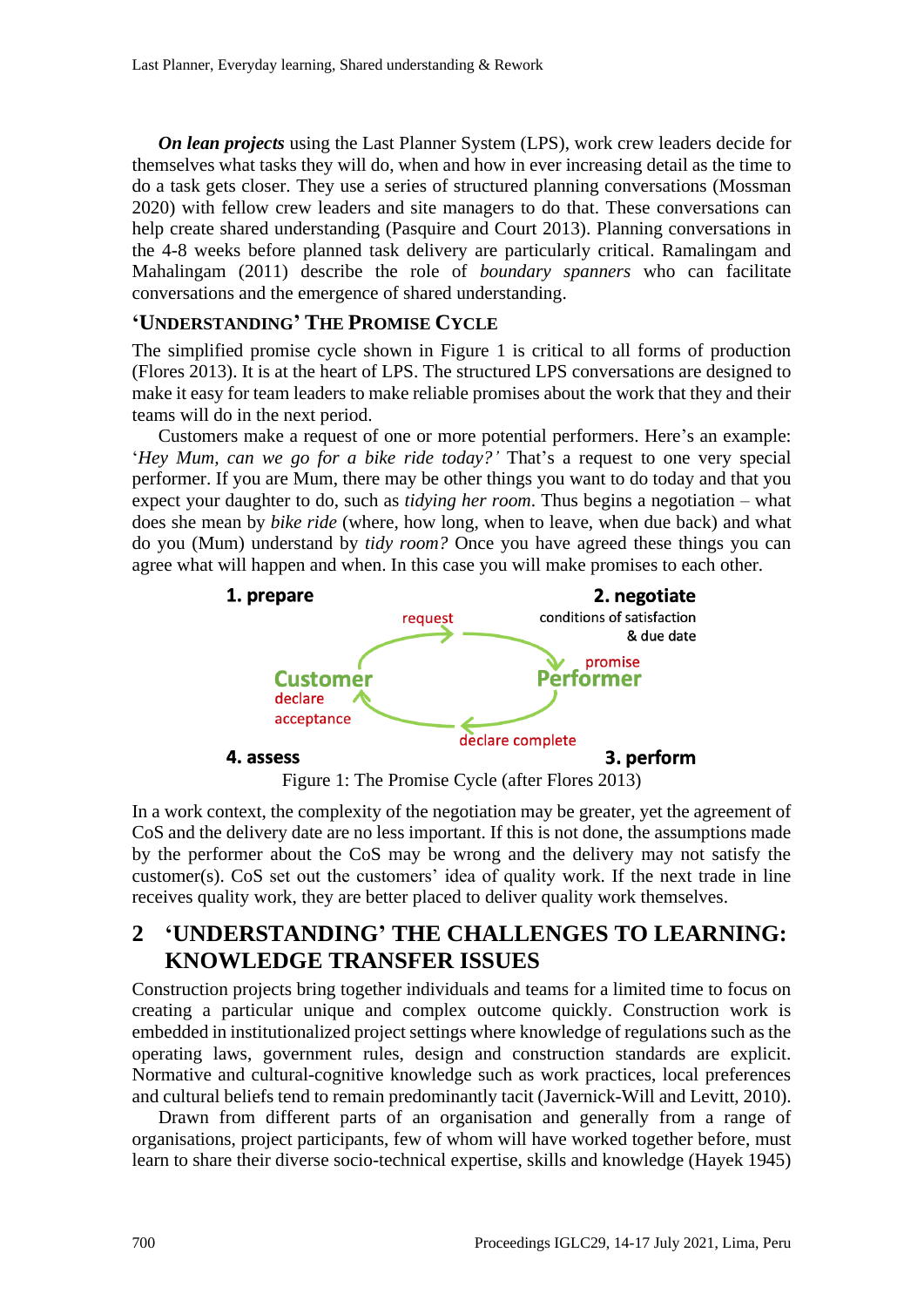so that they have a shared understanding of what is to be created. Most of the information and knowledge necessary to complete projects successfully is tacit (see fig. 2) and, according to Nonaka (1994), transfer of tacit knowledge can occur only through shared experiences such as socializing, mentoring or by providing on-the-job training.

On traditional projects, workers, or their trade supervisors, are instructed by site managers who tend to assume 1. that the workers share their tacit understanding of what is required; 2. that they (the instructors) share the tacit knowledge of the requirements' authors and 3. understand the needs of later trades. Workers may also assume that they understand the instructions they receive.



Figure 2: Tacit Vs Explicit knowledge in projects (after Nonaka 1994)

"Projects are embedded in multiple [systems] … which jointly facilitate and constrain project organizing" (Manning 2008). The expectations of each individual's home team or organisation affects their willingness to trust others and share skills, information and knowledge, especially tacit knowledge. The structured conversations of LPS create shared experiences. The standardisation of the structured conversations between projects helps team members re-use their abilities to make their tacit understandings more explicit and to develop shared understandings as they move from project to project.

Leonardi and Bailey (2008) highlight the challenges to shared understanding for transnational teams due to differences in the interpretation of the *implicit* knowledge embedded in digital tools such as the meaning of the symbols or codes used in the tools.

#### **'UNDERSTANDING' PSYCHOLOGICAL SAFETY NEEDS AND CHALLENGES**

Many workers feel that it is not safe say "no" to an instruction (Edmondson 1999 talks about *psychological safety*) or to say that they don't understand it, or the CoS. They feel they have to *make-do*, even when this results in sub-standard work. Edmondson (1999) says team 'psychological safety', a belief shared by team members that it is safe to take interpersonal risks, is a pre-requisite for learning. If nurtured carefully, psychological safety will result in a learning culture in which people feel free to speak up, ask for help, or offer an idea. In the face of uncertainty, the need to ask questions, tolerate mistakes and seek help become necessary competencies for learning, innovation and improvement.

# **3 'UNDERSTANDING' REWORK, COST AND DELAY**

*Rework* becomes necessary when work done fails to match the expectations of a customer. Rework adds to project cost and duration. Tasks have to be completed or, more often, undone and redone using additional labour, materials, tools, equipment and time.

Rework disturbs production flow while the work is corrected. In manufacturing it is easy to insert buffers in the line so that briefly stopping the line in one section of the plant has no effect on other sections. In construction production that is much more problematic.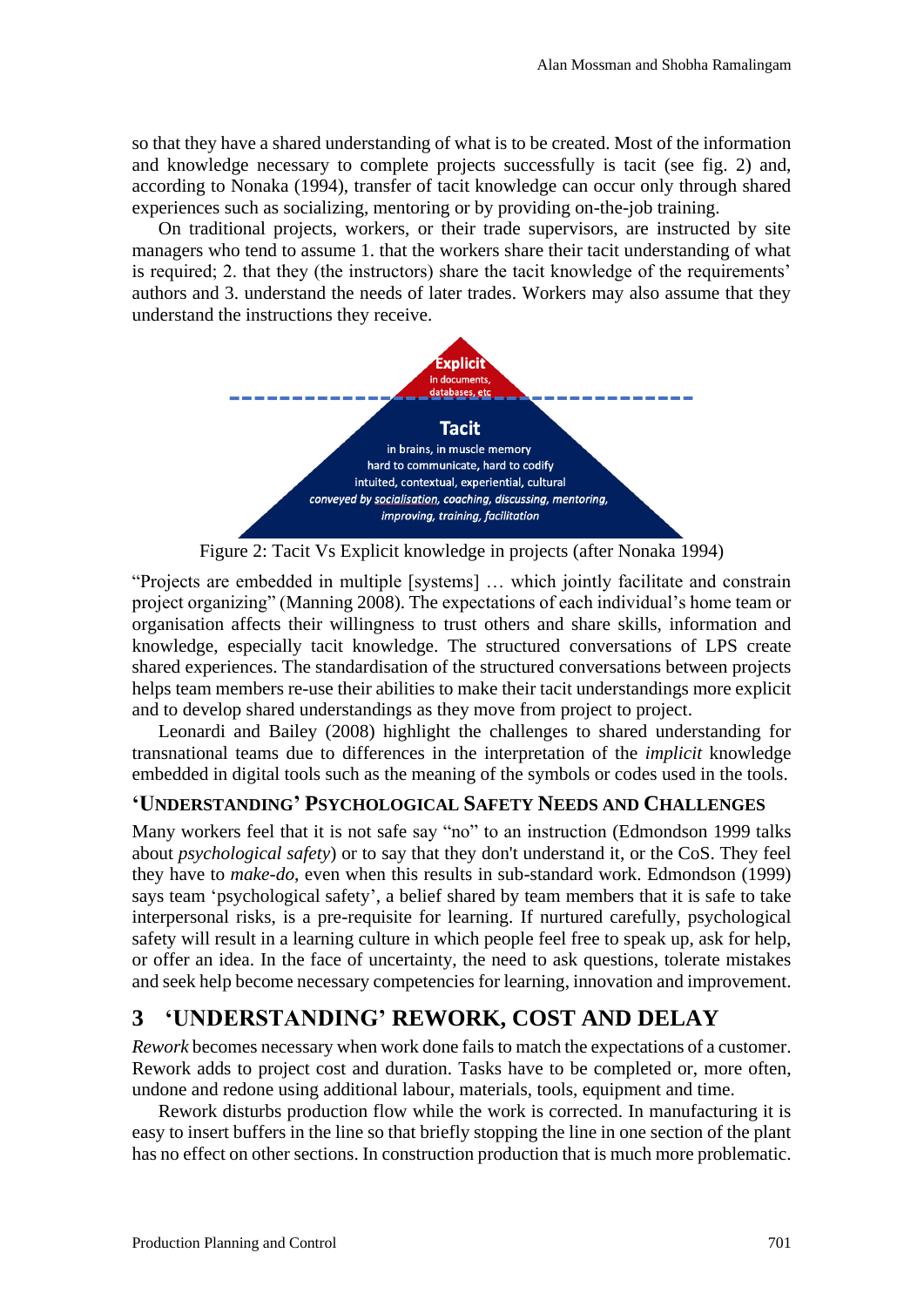If this happens too often, the authors' conversations in the field suggest subsequent crews add a time buffer between their start time and the previous crew's declared finishing time or they allow themselves more time to complete. In this way one small delay is magnified and completion is delayed.

Project leaders don't want production workfaces to be idle. Crew leaders don't want their workers waiting for work. The need for rework can result in either or both.

### **4 SHARED UNDERSTANDING AND REWORK**

Figure 3 shows why shared understanding of the directives and CoS is important in a task production process if rework is to be avoided. The directives, including the CoS, are part of the request to the performer(s) of the task and are the basis for assessing the performer's output. Rework is likely to be required when the task output fails to meet the criteria.



Figure 3: Activity Definition Model for task production (after Ballard 2000)

In order to do their work '*right first time'*, performers need to feel confident that they share their customers' understandings of the criteria. If performers' mis-understand the assessors' criteria, the assessors are likely to require at least additional work and possibly rework. Both result in additional cost and delay to the project overall as well as to the performer. Some performers understand that it is in their interest to ensure that they share the assessors' criteria so that they are better able to do tasks right-first-time.

Written documents and a number of people both within and outside the performers' immediate team hold the knowledge that performers need. Information about what their customers' *value* and the *CoS* that are to be met will come, directly or indirectly, from those customers and via the directives for the task. Unambiguous and explicit directives and CoS are the ideal; in reality they will almost certainly refer to tacit knowledge, possibly assuming that it is explicit and shared (as in "*everyone knows that!"*).

Directives and CoS may draw on normative and cognitive knowledge that could be tacit and open to interpretation. For instance, differences in institutionalized project settings and interpretations informed by *tacitly* held local norms and cultural beliefs can lead to differences in individual interpretations which create rework.

Information is not knowledge. Information may be shared. People can share experiences. A shared understanding of information requires dialogue between stakeholders to establish that it is shared. If you are told something (information) you need to experience it in some way so that it becomes *your* knowledge, and you have *your* understanding (Leonardi and Bailey, 2008). My understanding may not be the same as yours. That's why it's important to check that we have a *sufficiently* shared understanding.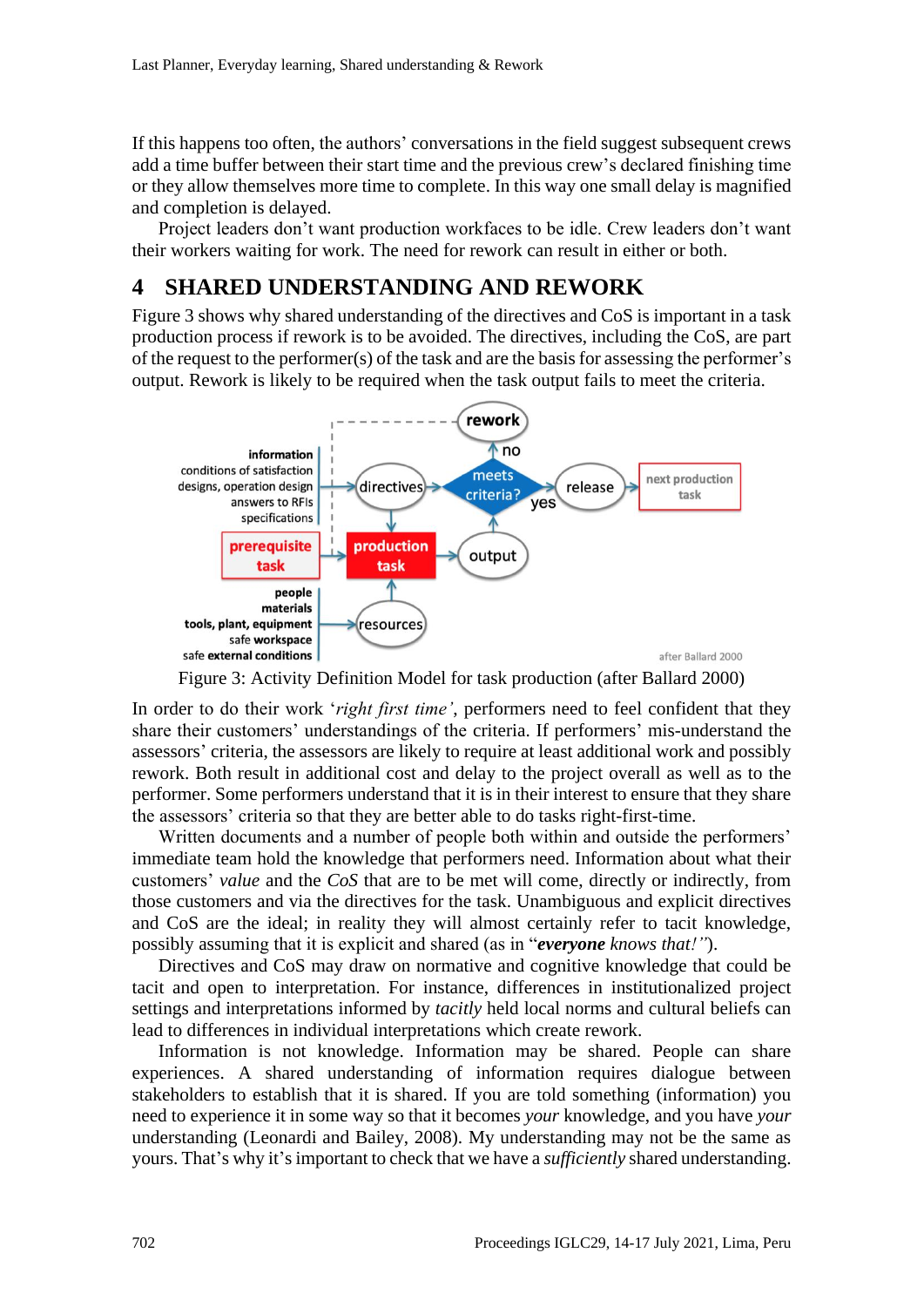#### **DEVELOPING SHARED UNDERSTANDING**

Sharing information is a small but important part of building a shared understanding. Social processes enable performers to share their customers' understanding of what is required. Even if the task will be done by a robot, this social process is necessary to enable the person who programs the robot to understand how to set-up the robot.

The exchange and combination of information leads to the creation of intellectual capital and, as Nahapiet and Ghoshal (1998) suggest, can create organisational learning, a competitive advantage. In the context of projects there are two specific advantages: 1. the project specific advantage of reducing repetition of mistakes enabling the team to deliver the project for less – this aspect is limited to the project. 2. The *meta-skill* of learning to efficiently exchange and combine information producing a competitive advantage for those seeking to work together on future projects. Individuals can develop this skill and the consequent reputation as a good team player that goes with  $it$  – and so can companies, divisions, departments and crews that regularly work in projects.

Recent studies by Melissa Valentine and Michael Bernstein on "flash teams" – temporary crowdsourced organisations fluidly convened through open call to solve complex problems quickly (See e.g. Hinds *et al* 2020) are, since the start of the COVID pandemic, relevant wherever teams have to learn effective online collaboration quickly.



Figure 4: the significant drivers of information sharing. after Chiu et al (2006)

Figure 4 summarises the significant drivers of both the quantity and quality of information sharing. To show factors that affect the quantity and quality of information shared by individuals in virtual on-line communities, Chiu *et al* (2006) used selected drivers from Nahapiet & Ghoshal's (1998) "dimensions of social capital": the *quantity* of knowledge shared is affected by **Structural** Social Interaction ties, the **Relational** norms around reciprocity and the degree to which the individual identifies with the community; the *quality* of the information shared is related to the degree the individual trusts the community, the **Cognitive** degree of shared language and shared vision. Project teams in the workplace, particularly with more people working from home post-COVID, have some similarities with virtual on-line communities.

How does a performer know what the customer wants? – and how does a performer *know that they know* what the customer wants? Production of understanding needs managing and because it involves both explicit and tacit knowledge, it is unlikely this understanding will simply exist. Pre-requisites for *shared understanding* include:

- parties understand that they need shared understanding.
- a psychologically safe way for each party to check that their understanding is *sufficiently* similar to each of the other parties such that they can be *reasonably* confident in the outcome. (This is necessarily a *satisficing* approach (Simon 1956) and presupposes that sometimes we will make mistakes.)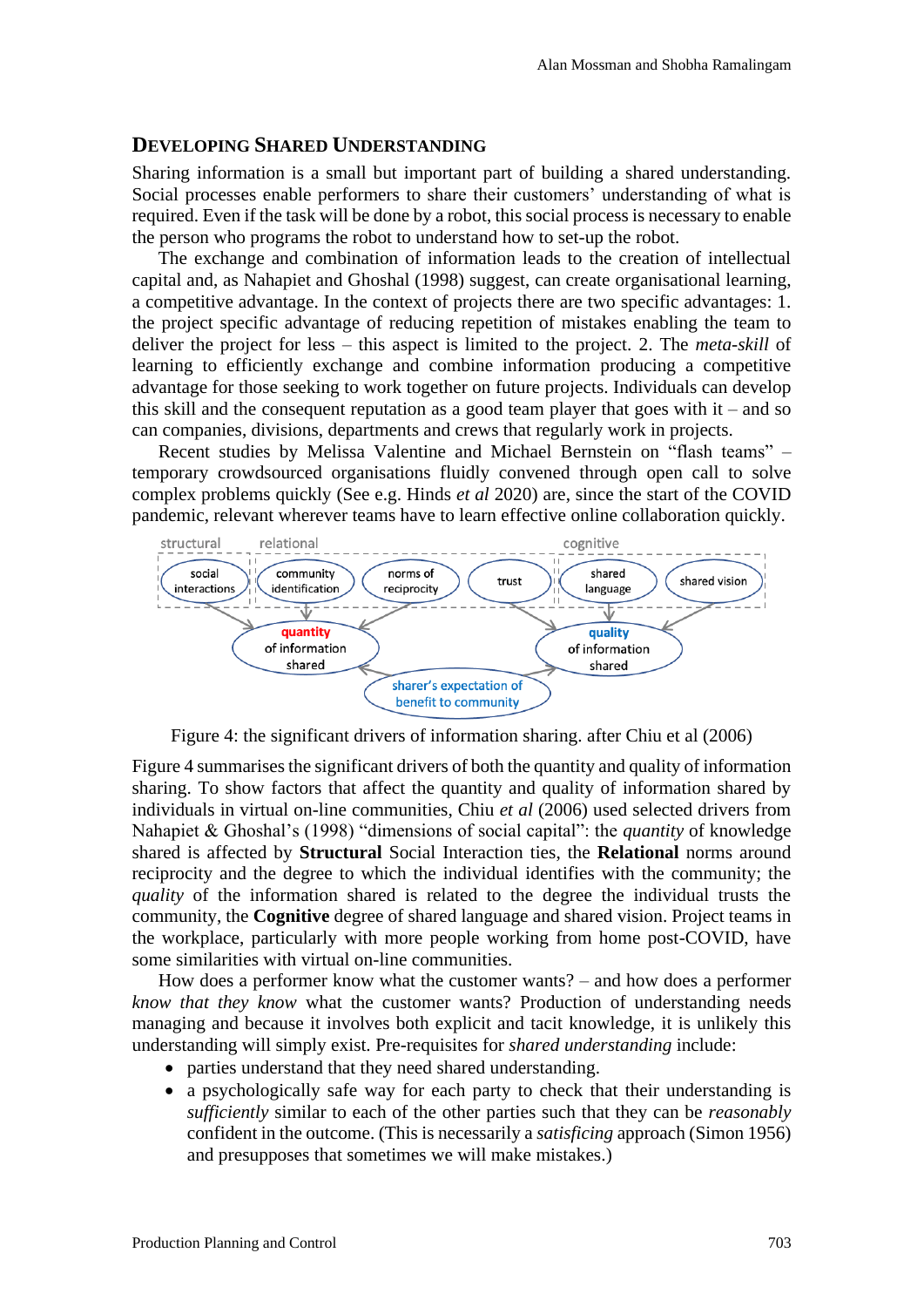### **DISCUSSION**

Effective promising requires shared understanding of the customer requirements and CoS. Developing shared understanding is a critical step in *making work ready* in the Last Planner System. The initial conversations may happen during *phase planning* (or even earlier) as trade or design teams start to plan handovers from one to the next. On longlead items some discussion may be necessary prior to ordering to ensure that the supplies and sub-assemblies will meet the CoS. For all activities, CoS will be discussed once the activity is in the *lookahead window*. Absence of shared understanding of the CoS is a constraint on the successful delivery of a task or activity.

The most common metric used in LPS is PPC (Percentage of Promises Completed or Percent Plan Completed). The reason for publishing project PPC data is to help the team as a whole to learn. Everyday learning appears to offer teams a way to improve their LPS metrics such as PPC, Tasks Made Ready (TMR) and Commitment Level (CL) (Ballard & Tommelein 2021). *When PPC gets used as a stick to beat team members with,* workers feel psychologically unsafe, *learning stops* and team member's attention shifts from advocacy for the project to protecting themselves from blame, claim or other sanctions.

For shared understanding performers need a way to check that they understand the intent of all the information they are given and the intent of their formal and informal customers. It is an example of reflective work that needs to precede execution.

When performers are clear about their customers' CoS, they are in a position to spot defects in their own work and correct it before passing it on to another trade. When actions are repeated (as in most projects) spotting defects early enables the responsible trade to do it *right first time* in future iterations – i.e. they don't repeat the mistake – as well as correcting the mistake(s) they made initially.

Even if they feel psychologically safe, it is not clear to us whether they will then be more likely to flag up defects – or things that don't look or feel right – in work being passed to them and get it put right before they do anything that would make corrections more difficult. In an ideal world, whether what they flag up is right or wrong, they will be thanked for asking the question. Then they will be more likely to do it again.

**Shared understanding online**: More and more construction work, particularly that involving designers, is now done online, a trend that COVID has accelerated. For some, this makes it easier to share ideas, information and knowledge. Sharing tacit knowledge as well as experiences (e.g. on local preferences, organizational norms, cultural beliefs) is easier when working face-to-face.

In short, based on all the above findings, 3 propositions are evident in this study which will have to be validated with future studies:

- *Proposition 1: Less rework will be required when performers can develop a shared understanding of the Conditions of Satisfaction between negotiating parties*
- *Proposition 2: Shared understanding is most likely when the criteria are explicit*
- *Proposition 3: Everyday learning will help make tacit information more explicit.*

### **CONCLUSIONS**

In the preparation phase of the Promise Cycle, the customer develops CoS to sit alongside the *request* so that the potential performer knows what is expected. Negotiating the CoS involves making the knowledge explicit. The request + draft CoS is the signal for customer and performer to check that they have a shared understanding of the customer's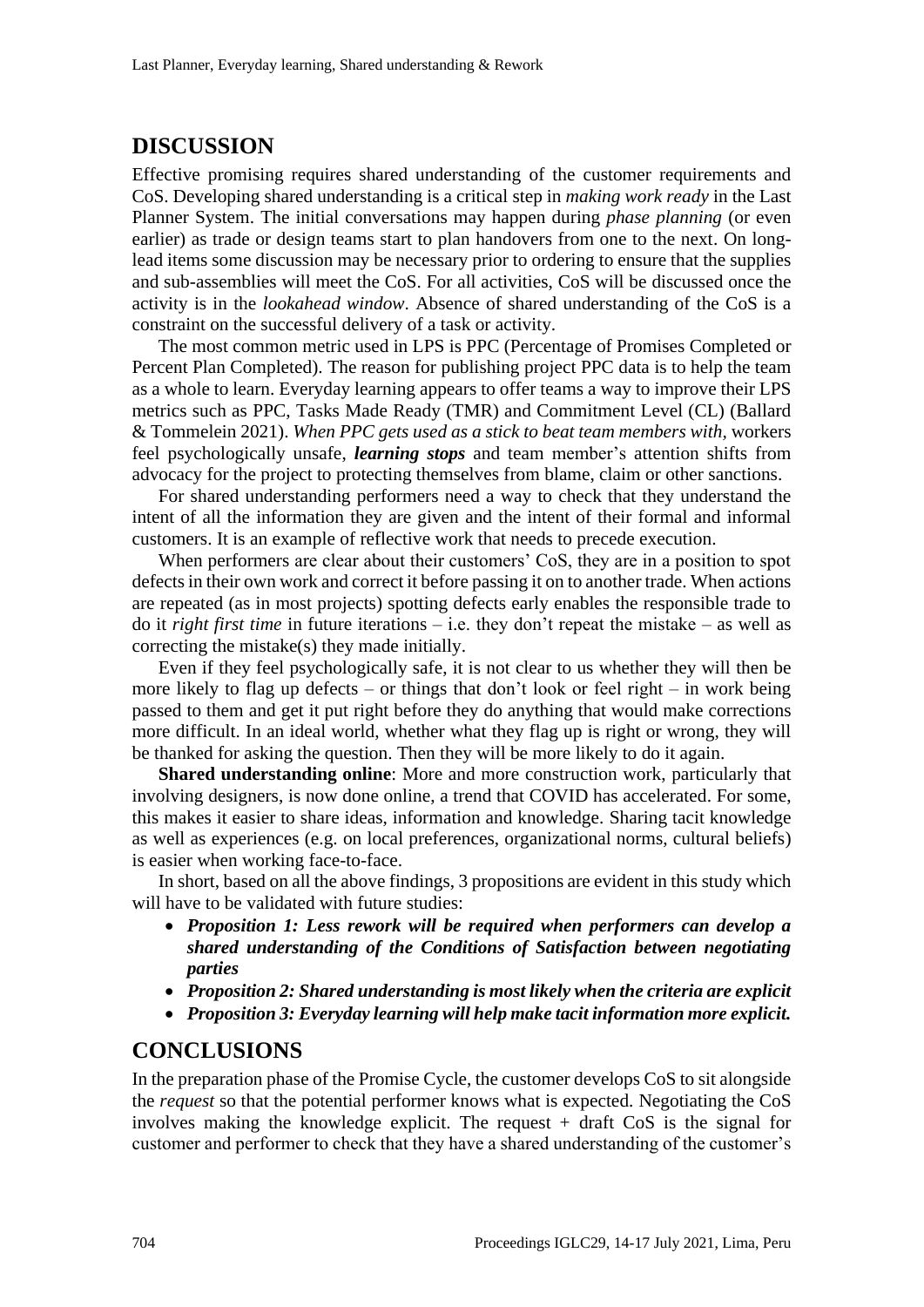CoS and, if necessary, to negotiate the CoS and/or the due date. That discussion will often require the sharing of tacit knowledge and implicit knowledge embedded in the tools in virtual contexts. Codification of the tacit knowledge and making explicit the *imiplicit* knowledge will help create shared understanding.

In LPS, the clarification and negotiation of the CoS happens at various stages, as the time for the work to be done approaches. Failure to (adequately) clarify the CoS with the performer increases the chances that the performer will get it wrong first time  $\rightarrow$  leading to rework, delay and added cost.

Digitisation and online communication can facilitate collaborative transfer of knowledge but it does not guarantee shared understanding as it may erroneously assume shared implicit knowledge and tacit knowledge that is very difficult to share without dialogue, mentoring by knowledge workers or via hard negotiations.

Conditions that appear to facilitate shared understanding of CoS in any context include psychological safety, a project culture that makes time for it and an expectation that workers will not knowingly pass on defective work.

This suggests further propositions for future validation:

- Systematic root cause analysis of rework to establish if lack of shared understanding created the need for rework;
- What makes it easier/more difficult to share understanding of CoS in the context of a construction project – in design, in off-site fabrication, in assembly?
- How can we make it easier for project stakeholders to share tacit knowledge online and to recognise the importance of sharing implicit knowledge to mitigate risk?
- What makes it easier for workers to stop and correct defective work?

#### **REFERENCES**

- Ballard, G. and Tommelein, I. D. (2021). Current Process Benchmark for the Last Planner® System of Project Planning and Control*. Lean Construction Journal.*
- Ballard, H. G. (2000). The Last Planner System of Production Control. PhD Thesis. *University of Birmingham.*
- Carrillo, P. (2005). Lessons learned practices in the engineering, procurement and construction sector. *Eng, Construction & Architectural Management*,12, 236–50.
- Chiu, Chao-Min, Meng-Hsiang Hsu, Eric TG Wang (2006). Understanding knowledge sharing in virtual communities: *Decision Support Systems*. 42, 1872–1888.
- Edmondson, A. (1999). "Psychological Safety and Learning Behavior in Work Teams." *Administrative Science Quarterly*, 44 (2) 350-383.
- Ferrada, X., Núñezb, D., Neyemb, A., Serpellc, A., Sepúlveda, M. (2016) A lessonslearned system for construction project management: a preliminary application, *Procedia - Social and Behavioral Sciences* 226, 302 – 309.
- Flores, F. (2013) *Conversations for Action and Collected Essays*. Create Space.

Flores, G. (2016) *Learning to Learn and the Navigation of Moods*. Pluralistic Networks.

- Gil, A. J. & Mataveli, M. (2017). Learning opportunities for group learning: An empirical assessment from the learning organization perspective. *J Workplace Learning, 29*(1), 65–78.
- Green, Stuart D. (2011) *Making Sense of Construction Improvement*. Wiley Blackwell.
- Hayek, F.A. (1945). The use of knowledge in society. *Am. Econ Rev.* 35(4) 519-30.
- Hinds, R., Valentine, M., Berg, J., De Celles, K. (2020) *Suddenly Seen: How Virtual Employees Experienced Newfound Equality and Visibility.* Accessed February 26, 2021. [https://mvalentine.github.io/pdfs/visibility.pdf.](https://mvalentine.github.io/pdfs/visibility.pdf)